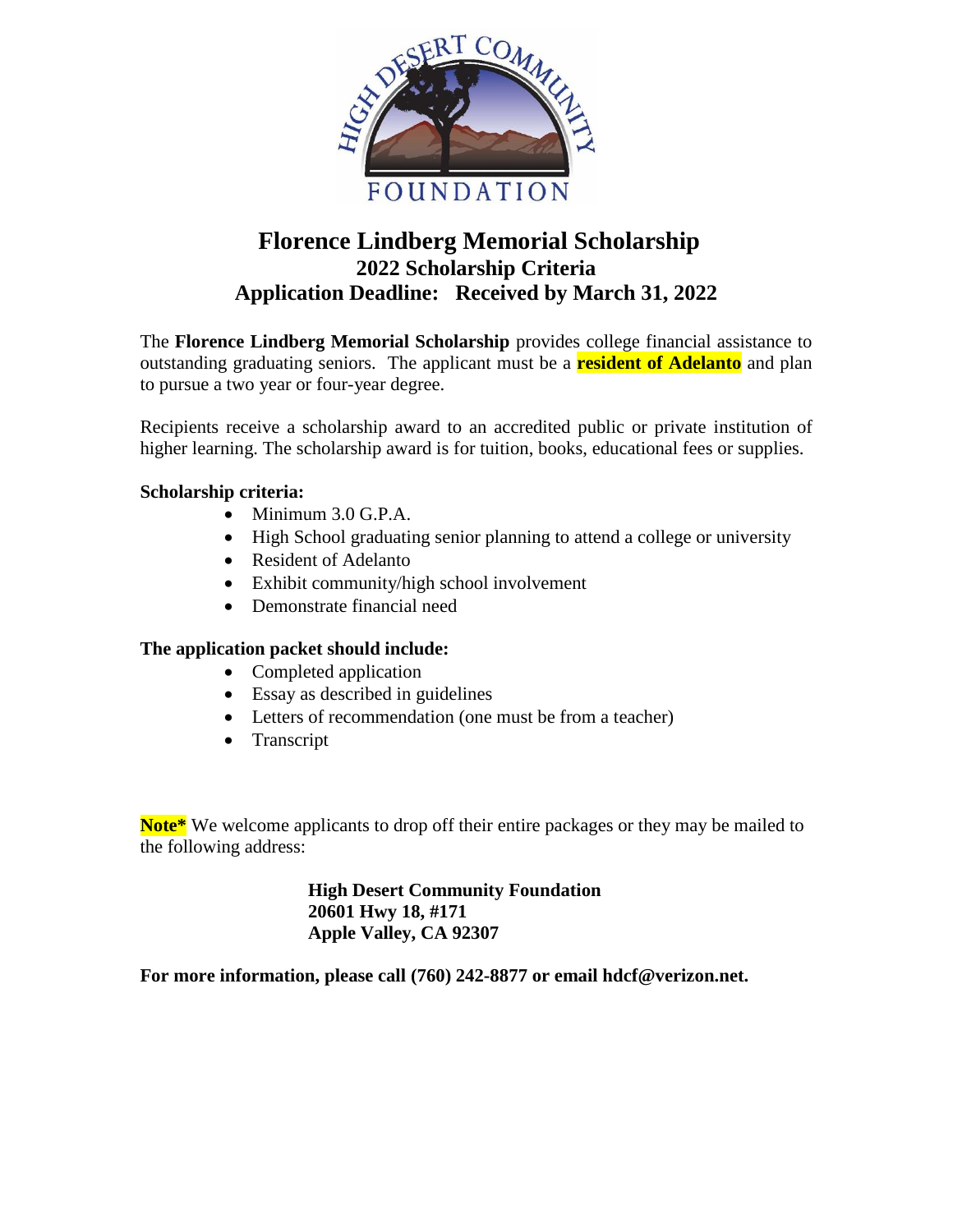

# **Florence Lindberg Memorial Scholarship 2022 Scholarship Application Received By: March 31, 2022**

**APPLICANT INFORMATION**

|                             | City: ___________________________________, California Zip Code: _________________ |
|-----------------------------|-----------------------------------------------------------------------------------|
|                             |                                                                                   |
|                             |                                                                                   |
| <b>FAMILY INFORMATION</b>   |                                                                                   |
| Parent or Guardian Name(s): |                                                                                   |
|                             |                                                                                   |
|                             |                                                                                   |

### **TRANSCRIPT INFORMATION**

A high school verified transcript must be attached to this application.

## **MAJOR SCHOOL ACTIVITIES**

List all school activities in which you have participated during the past 4 years (i.e., student government, legitimate school clubs or campus organizations, Performing Arts, sports, etc.)

| Activity | <b>Years of Participation</b> | Special Awards/Honors |  |  |  |
|----------|-------------------------------|-----------------------|--|--|--|
|          |                               |                       |  |  |  |
|          |                               |                       |  |  |  |
|          |                               |                       |  |  |  |
|          |                               |                       |  |  |  |